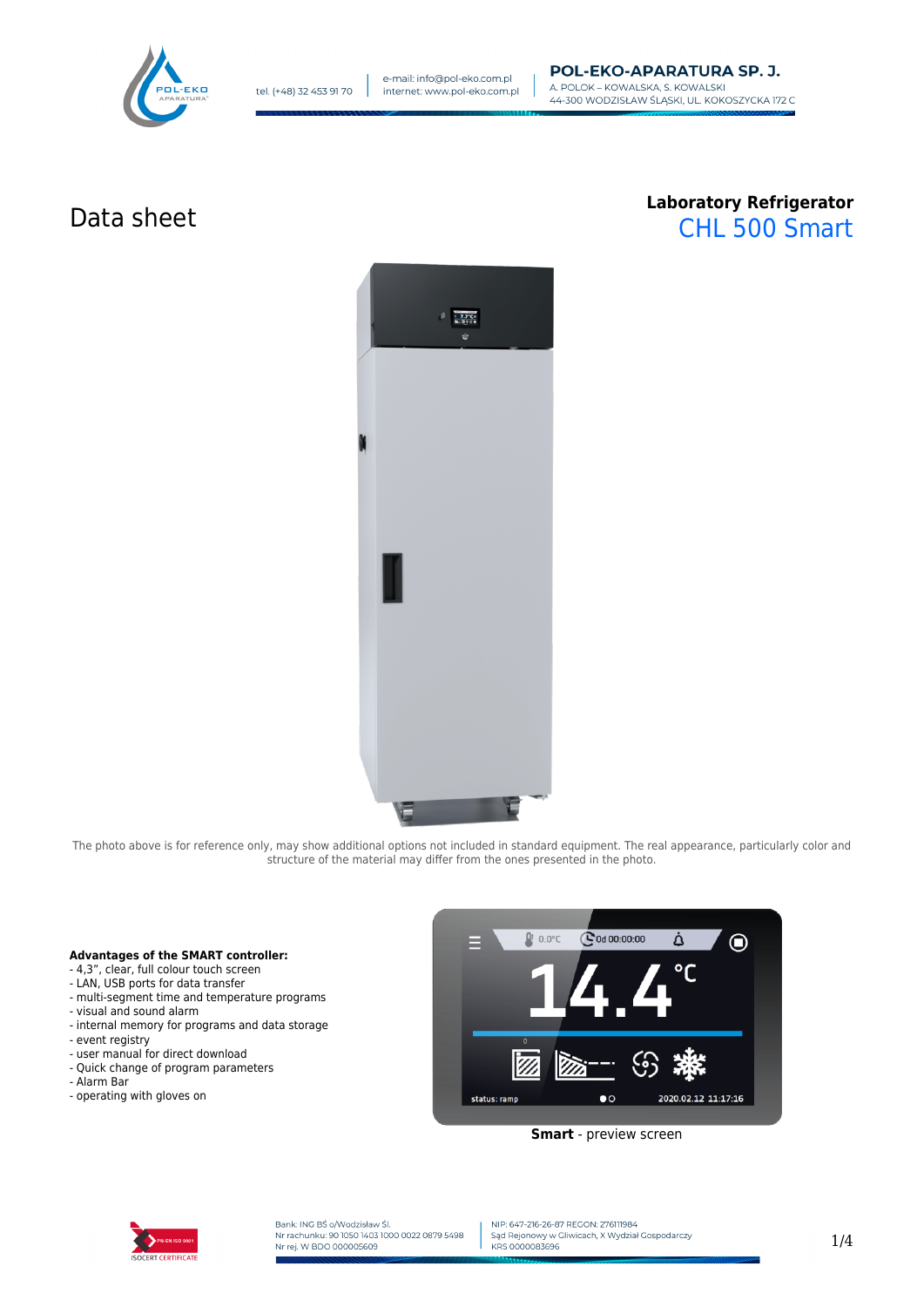

| <b>TECHNICAL DATA</b>                   |                                             |
|-----------------------------------------|---------------------------------------------|
| air convection                          | forced                                      |
| chamber capacity [I]                    | 500                                         |
| working capacity [I]                    | 469                                         |
| controller                              | microprocessor PID                          |
| display                                 | 4.3" full colour touch screen               |
| <b>TEMPERATURE</b>                      |                                             |
| temperature range [°C]                  | $0+15$                                      |
| temperature resolution every  [°C]      | 0,1                                         |
| temperature fluctuation at 4°C [+/-°C]* | 0,6                                         |
| temperature variation at 4°C [+/-°C]*   | 1,0                                         |
| over temperature protection             | class 1.0 to DIN 12880 / class 3.2 (option) |
| <b>CHAMBER</b>                          |                                             |

| <b>CHAMBER</b>  |                                          |
|-----------------|------------------------------------------|
| door            | solid / glass or double (option) /5/     |
| interior        |                                          |
| <b>B</b> Smart  | aluminium                                |
| C Smart         | stainless steel to DIN 1.4016            |
| CS Smart        | stainless steel to DIN 1.4016            |
| P Smart         | acid-proof stainless steel to DIN 1.4301 |
| <b>PS Smart</b> | acid-proof stainless steel to DIN 1.4301 |
| housing         |                                          |
| <b>B</b> Smart  | powder coated sheet                      |
| C Smart         | powder coated sheet                      |
| CS Smart        | stainless steel polished                 |
| P Smart         | powder coated sheet                      |
| PS Smart        | stainless steel polished                 |

### overall dims [mm] /1/

| A width            | 660  |
|--------------------|------|
| <b>B</b> height    | 1990 |
| depth C            | 810  |
| internal dims [mm] |      |
| width D            | 480  |
| width D'           | 510  |
| height E           | 1510 |
| depth F            | 610  |
| height I           | 1380 |



| shelves (standard   max)                 | 3 11                                                                                                     |                                                                                                          |     |
|------------------------------------------|----------------------------------------------------------------------------------------------------------|----------------------------------------------------------------------------------------------------------|-----|
| max shelf workload [kg] /2/              |                                                                                                          | 20<br>100                                                                                                |     |
| - reinforced shelf version (PW) [kg] /3/ |                                                                                                          |                                                                                                          |     |
| max unit workload [kq]                   | 100                                                                                                      |                                                                                                          |     |
| weight [kg]                              | 105                                                                                                      |                                                                                                          |     |
| PN-EN ISO 9001                           | Bank: ING BŚ o/Wodzisław Śl.<br>Nr rachunku: 90 1050 1403 1000 0022 0879 5498<br>Nr rej. W BDO 000005609 | NIP: 647-216-26-87 REGON: 276111984<br>Sąd Rejonowy w Gliwicach, X Wydział Gospodarczy<br>KRS 0000083696 | 2/4 |
| <b>ISOCERT CERTIFICATE</b>               |                                                                                                          | <b>Alliannonce</b>                                                                                       |     |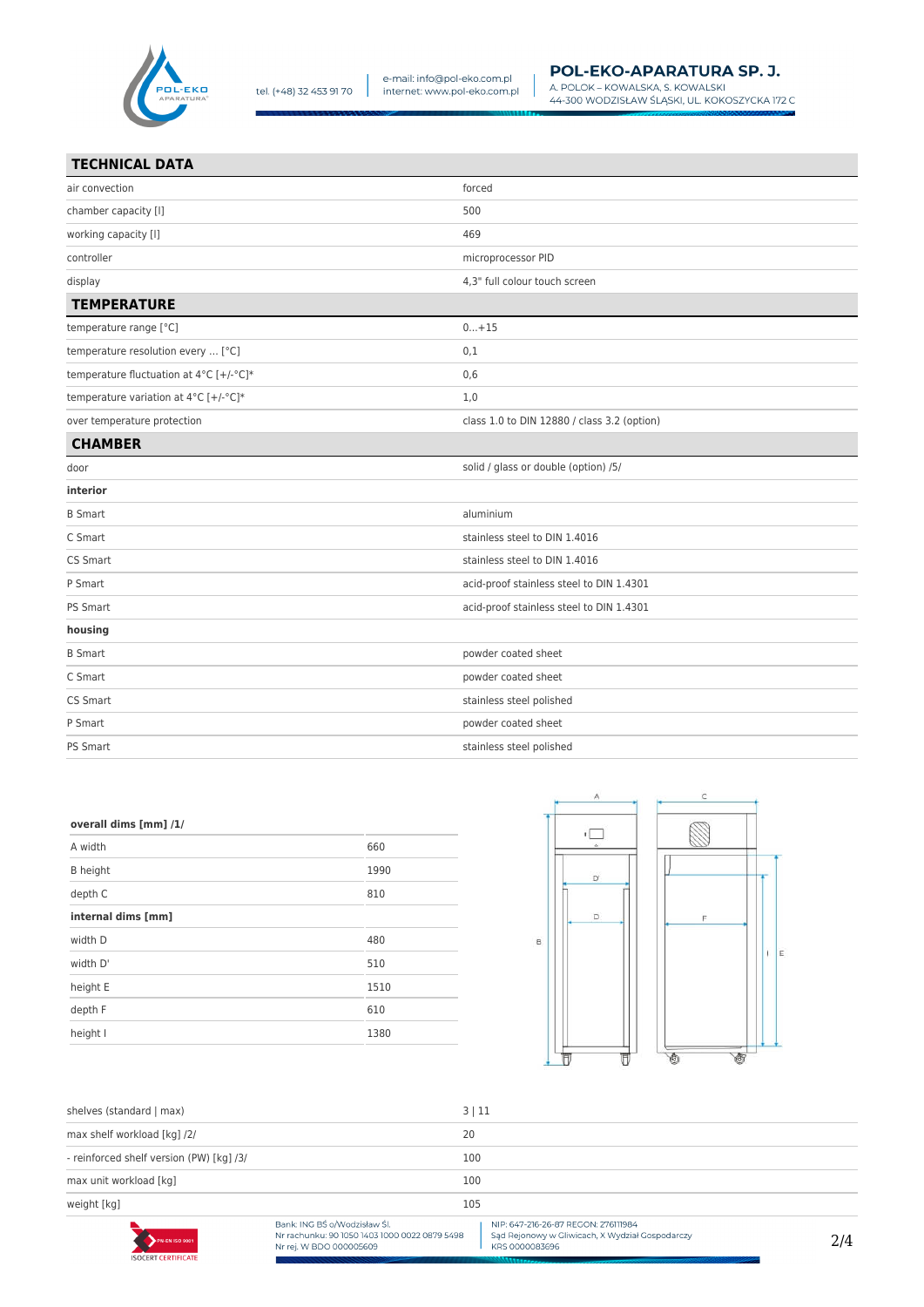

## **ELECTRICAL PARAMETERS**

| power supply      | 230V 50-60Hz      |
|-------------------|-------------------|
| nominal power [W] | 650               |
| refrigerant       | R290 / GWP=3      |
| warranty          | 24 months         |
| manufacturer      | POL-EKO-APARATURA |

all the above technical data refer to standard units (without optional accessories)

\* - fluctuation measured in centre of the chamber; in space, variation (K) calculated for chamber as:

- $K= +/-$  (T average max. T average min. ) / 2
- \*\* other power supplies on request
- 1 depth doesn't include 50 mm of power cable
- 2 on uniformly loaded surface
- 3 reinforced shelf
- 4 reinforced version
- 5 additional internal glass door

# OPTIONS AND ACCESSORIES

|                  | Order number: */C              | Internal glass door                                |
|------------------|--------------------------------|----------------------------------------------------|
|                  | Order number: */A              | External glass door                                |
|                  | Order number: */P              | Wire shelf                                         |
| <b>INOX</b>      | Order number: */P INOX         | Stainless steel wire shelf INOX                    |
|                  | Order number: */PP             | Perforated shelf                                   |
|                  | Order number: */PW             | Reinforced shelf                                   |
|                  | Order number: KUW GN*/*        | Stainless steel cuvettes                           |
| <b>ALU</b>       | Order number: ST/CHL/SWP ALU   | Aluminum drawer with powder coated slides          |
| <b>INOX</b>      | Order number: ST/CHL/SWP INOX  | Stainless steel drawer with powder coated slides   |
| <b>INOX/INOX</b> | Order number: ST/CHL/SWPN INOX | Stainless steel drawer with stainless steel slides |



Bank: ING BŚ o/Wodzisław Śl.<br>Nr rachunku: 90 1050 1403 1000 0022 0879 5498 Nr rej. W BDO 000005609

NIP: 647-216-26-87 REGON: 276111984 Sale Rejonowy w Gliwicach, X Wydział Gospodarczy<br>KRS 0000083696